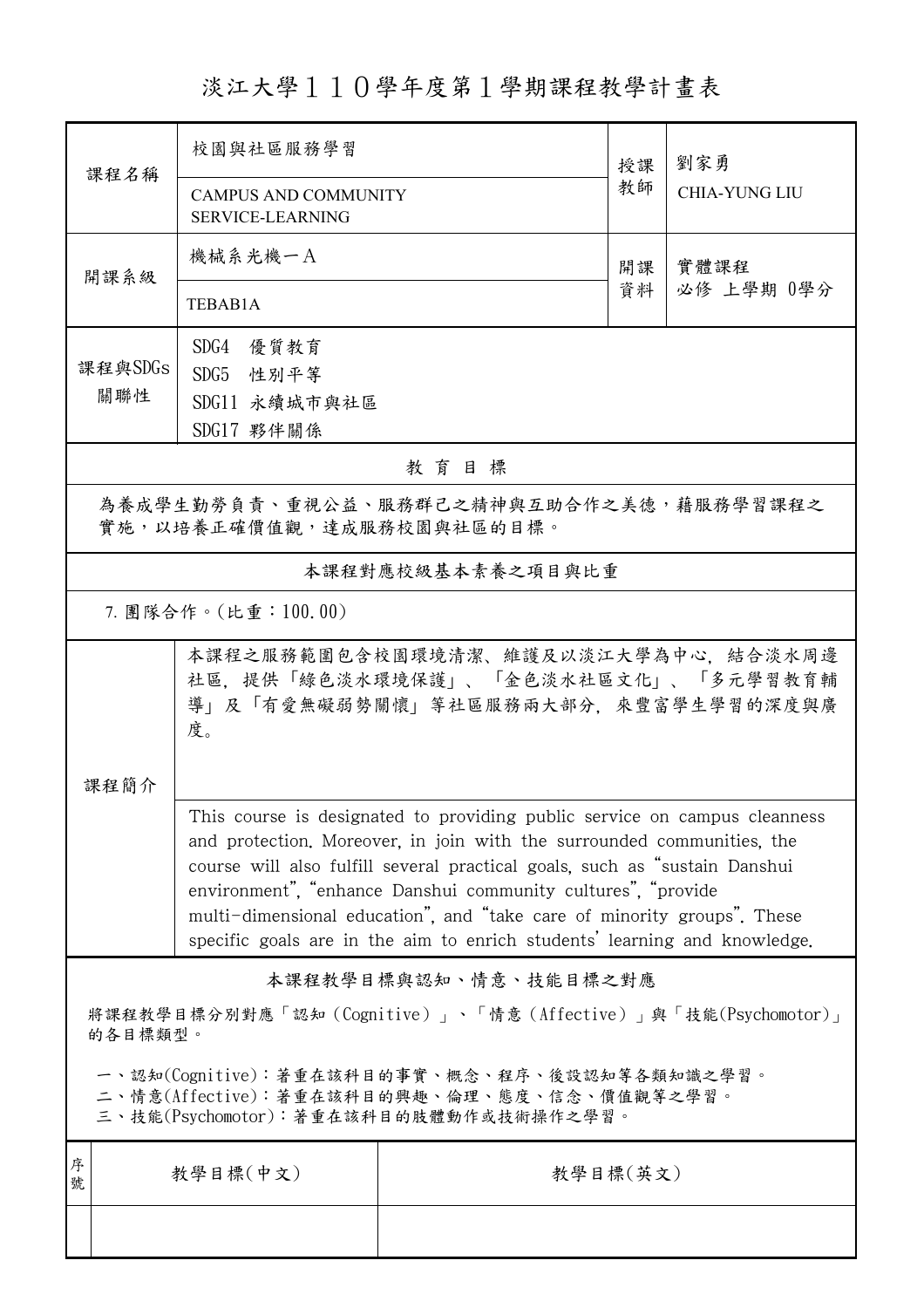| 1            | 為教育學生服務校園、關懷社<br>區, 養成負責、勤勞、守時之美<br>並從服務中獲得學習的效果。<br>德. |                |            | It is to teach students to serve the campus and care<br>about the community and thereby nurture the<br>virtues of responsibility, diligence and punctuality<br>and from service obtain a learning effect. |                        |  |  |
|--------------|---------------------------------------------------------|----------------|------------|-----------------------------------------------------------------------------------------------------------------------------------------------------------------------------------------------------------|------------------------|--|--|
|              | 教學目標之目標類型、核心能力、基本素養教學方法與評量方式                            |                |            |                                                                                                                                                                                                           |                        |  |  |
| 序號           | 目標類型                                                    | 院、系(所)<br>核心能力 | 校級<br>基本素養 | 教學方法                                                                                                                                                                                                      | 評量方式                   |  |  |
| $\mathbf{1}$ | 認知                                                      |                | $\tau$     | 實作                                                                                                                                                                                                        | 作業、報告(含口<br>頭、書面)、活動參與 |  |  |
|              | 授課進度表                                                   |                |            |                                                                                                                                                                                                           |                        |  |  |
| 週次           | 日期起訖                                                    |                |            | 內 容 (Subject/Topics)                                                                                                                                                                                      | 備註                     |  |  |
|              | $110/09/22$ ~<br>110/09/28                              | 導論(課程介紹及注意事項)  |            |                                                                                                                                                                                                           | 上課2小時                  |  |  |
| 2            | $110/09/29$ ~<br>110/10/05                              | 隔週上課           |            |                                                                                                                                                                                                           | 本週不上課                  |  |  |
| 3            | $110/10/06 \sim$<br>110/10/12                           | 社區服務           |            |                                                                                                                                                                                                           |                        |  |  |
|              | $110/10/13$ ~<br>110/10/19                              | 隔週上課           |            |                                                                                                                                                                                                           | 本週不上課                  |  |  |
| 5            | $110/10/20$ ~<br>110/10/26                              | 社區服務           |            |                                                                                                                                                                                                           |                        |  |  |
| 6            | $110/10/27$ ~<br>110/11/02                              | 隔週上課           |            |                                                                                                                                                                                                           | 本週不上課                  |  |  |
|              | $110/11/03$ ~<br>110/11/09                              | 社區服務           |            |                                                                                                                                                                                                           |                        |  |  |
|              | $110/11/10$ ~<br>110/11/16                              | 隔週上課           |            |                                                                                                                                                                                                           | 本週不上課                  |  |  |
| 9            | $110/11/17$ ~<br>110/11/23                              | 期中考試週          |            |                                                                                                                                                                                                           |                        |  |  |
| 10           | $110/11/24$ ~<br>110/11/30                              | 隔週上課           |            |                                                                                                                                                                                                           | 本週不上課                  |  |  |
| 11           | $110/12/01$ ~<br>110/12/07                              | 社區服務           |            |                                                                                                                                                                                                           |                        |  |  |
| 12           | $110/12/08$ ~<br>110/12/14                              | 隔週上課           |            |                                                                                                                                                                                                           | 本週不上課                  |  |  |
| 13           | $110/12/15$ ~<br>110/12/21                              | 社區服務           |            |                                                                                                                                                                                                           |                        |  |  |
| 14           | $110/12/22$ ~<br>110/12/28                              | 隔週上課           |            |                                                                                                                                                                                                           | 本週不上課                  |  |  |
| 15           | $110/12/29$ ~<br>111/01/04                              | 社區服務           |            |                                                                                                                                                                                                           |                        |  |  |
| 16           | $111/01/05$ ~<br>111/01/11                              | 反思             |            |                                                                                                                                                                                                           | 上課2小時                  |  |  |
| 17           | $111/01/12$ ~<br>111/01/18                              | 隔週上課           |            |                                                                                                                                                                                                           | 本週不上課                  |  |  |
| 18           | $111/01/19$ ~<br>111/01/25                              |                |            |                                                                                                                                                                                                           |                        |  |  |
|              |                                                         |                |            |                                                                                                                                                                                                           |                        |  |  |